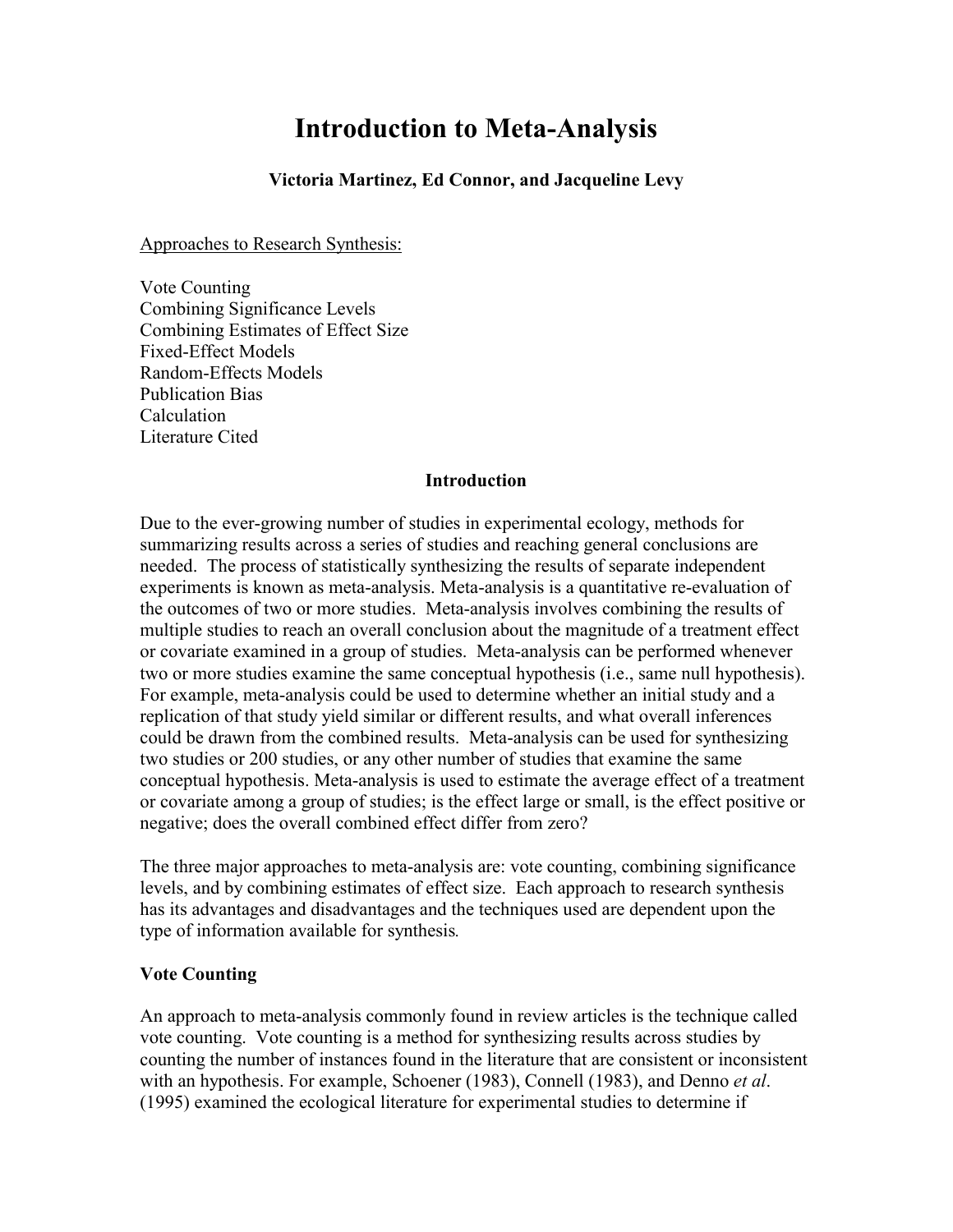interspecific competition is common or rare in nature. For each instance in each study that found interspecific competition, they tallied one vote. They then reported what proportion of studies show interspecific competition - calculated as the number of positive "votes" divided by the total number of instances examined. Schoener (1983) defined a positive vote to be detection of a negative effect of one species on another, while Connell (1983) defined a positive vote to be detection of a statistically significant negative effect of one species on another ( $\alpha = 0.05$ ). The interpretation that the overall pattern in the data is either consistent with the hypothesis that interspecific competition is common in nature is either based on a subjective assessment that the observed proportion of instances of interspecific competition is sufficiently high, or could possibly be subjected to a binomial test with the binomial parameter equal to 0.5.

The problems with vote counting are that one can define a positive vote in different ways, and more importantly, vote counting treats each study – each vote - as being equal. A vote derived from a study with a sample size of 2 is equivalent to vote from a highly replicated study. Furthermore, a vote from a study in which the magnitude of the observed effect is very small is equal to a study in which the magnitude of the observed effect is very large. Because vote counting does not take into account the sample sizes of the studies, vote counting is biased towards studies with small sample sizes, since studies with large sample sizes and small sample sizes are given the same weight (Cooper and Hedges 1994).

On the other hand, if no other information than the existence and direction of an effect is reported in a series of studies, vote counting is the only means of synthesizing results.

### **Combining Significance levels**

A long-standing approach to meta-analysis involves combining the significance levels derived from multiple tests of the same underlying null hypothesis. When the studies under evaluation provide data that do not meet the assumptions necessary to apply the parametric models described below, or only report the *p*-values, tests based on combining significance values can be used for synthesizing results. Because of the non-parametric nature of the tests of combined significance, they can be applied broadly and are fairly easy to compute. *P*-values from studies in which an  $F$ ,  $t$ ,  $\overline{X}^2$ , or other test statistic was applied can be readily combined to obtain an overall test of significance. While there are a number of tests of combined significance that can be used in synthesizing studies, Fisher's method for combining probabilities is most widely used (Becker 1994, Sokal and Rohlf 1995):

$$
X^2 = -2\sum_{i=1}^k \log(p_i)
$$

where  $p_i$  is the significance level obtained from the *i*th study, and -2  $\sum \log (p_i)$  is distributed as a  $\overline{X}^2$  variate with 2*k* degrees of freedom. In a series of experiments when each individual experiment yields a non-significant hypothesis test, if the treatment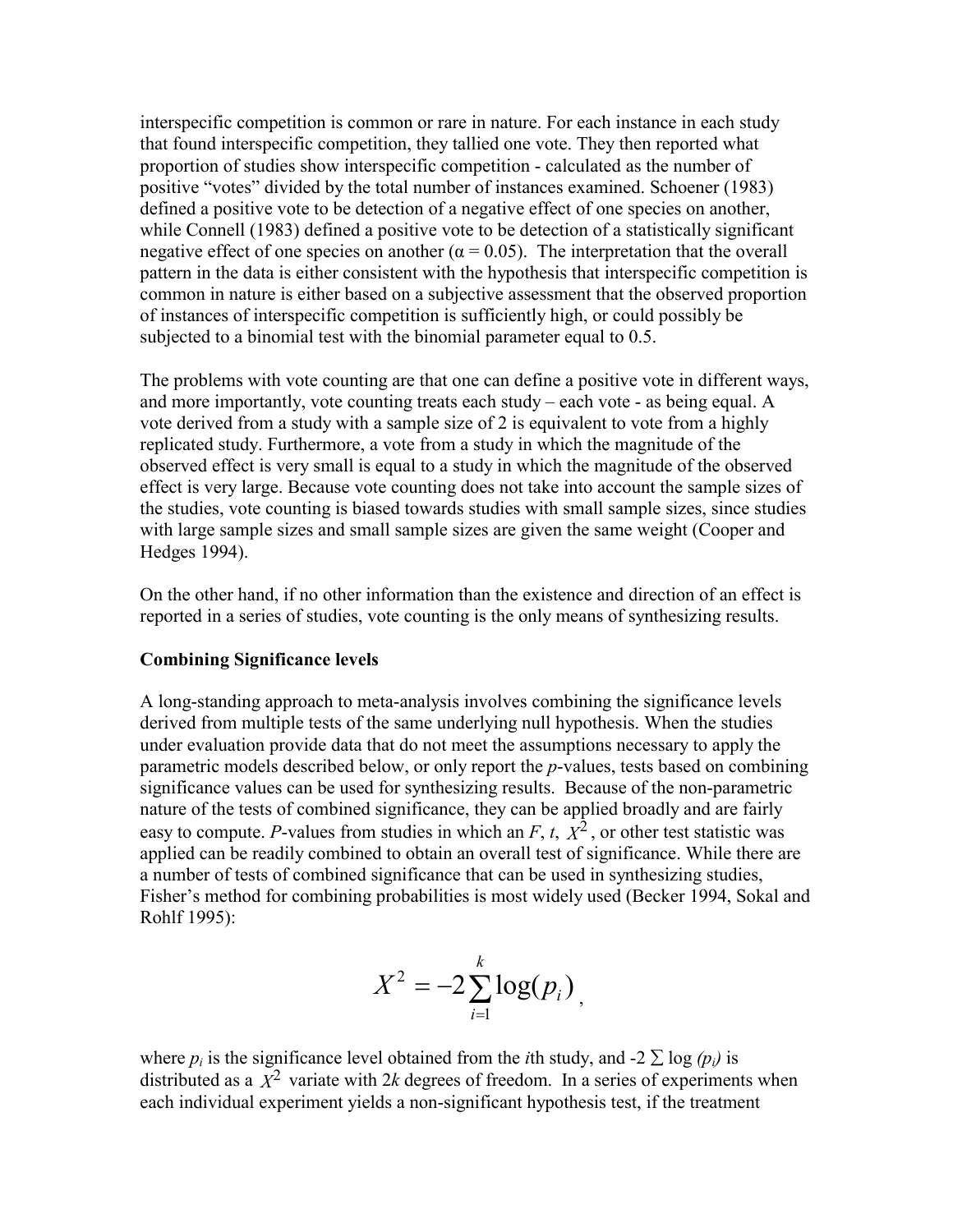consistently increases of decreases the response variable the combined test of significance is likely to be statistically significant. For an example of Fisher's Method applied to ecological studies see Simberloff and Connor (1981) or McQuate and Connor (1990).

The problem with combining probabilities is that the same probability calculated from different studies could arise if one study had a large sample size and a small effect size, and another study had a large effect size and a small sample size (Becker 1994). Hence, the overall test is for statistical significance and provides no information on the average magnitude of the treatment or covariate effect.

# **Combining Estimates of Effect Size**

The most recent development in meta-analysis are procedures that permit one to combine estimates of "effect sizes" to obtain an overall estimate of the average effect size and its standard error, and to test hypotheses about the effects of covariates on the average effect size observed in a series of studies. Combining effect sizes is superior to combining probabilities because the same probability calculated from different studies could arise if one study had a large sample size and a small effect size, and another study had a large effect size and a small sample size (Becker 1994). However, effect sizes may be combined in an unambiguous way by weighting each effect size in proportion to its respective variance, which is in part a function of sample size (Shadish and Haddock 1994).

The effect size is critical in meta-analysis. The effect size is chosen by the investigator and reflects the differences between experimental and control groups or is utilized to find the degree of relationship between the independent and dependent variables (Gurevitch and Hedges 1999). The outcome of each study is summarized as an index of the effect size and these indices are summarized across studies (Gurevitch and Hedges 1999).

Effect sizes are measures of the effect of some experimental treatment or a covariate on a response variable that is observed in each study. A variety of effect size measures are available to be used with response variable that are either continuous or discrete (Rosenthal 1994). Two families of effect size measures are available for continuous variables the *d* - family and the *r* - family. Effect size measures in the *d* – family are appropriate when effect sizes arise from the assessment of the effect of a discrete covariate such as in an ANOVA or *t*-test. Effect size measures in the *r* – family are appropriate when effect sizes arise from the assessment of the effect of a continuous covariate such as in regression or correlation.

The sample size used in estimating an effect size may differ among studies; thus estimates of effect sizes may vary in precision. Therefore, when combining effect sizes, each effect size must be weighted in proportion to its precision. The precision is a function of study sample size; thus the larger the sample sizes the greater the weight. In some instances it is possible to obtain estimates of effect sizes even when only a *p*-value or test statistic has been reported (See Box below).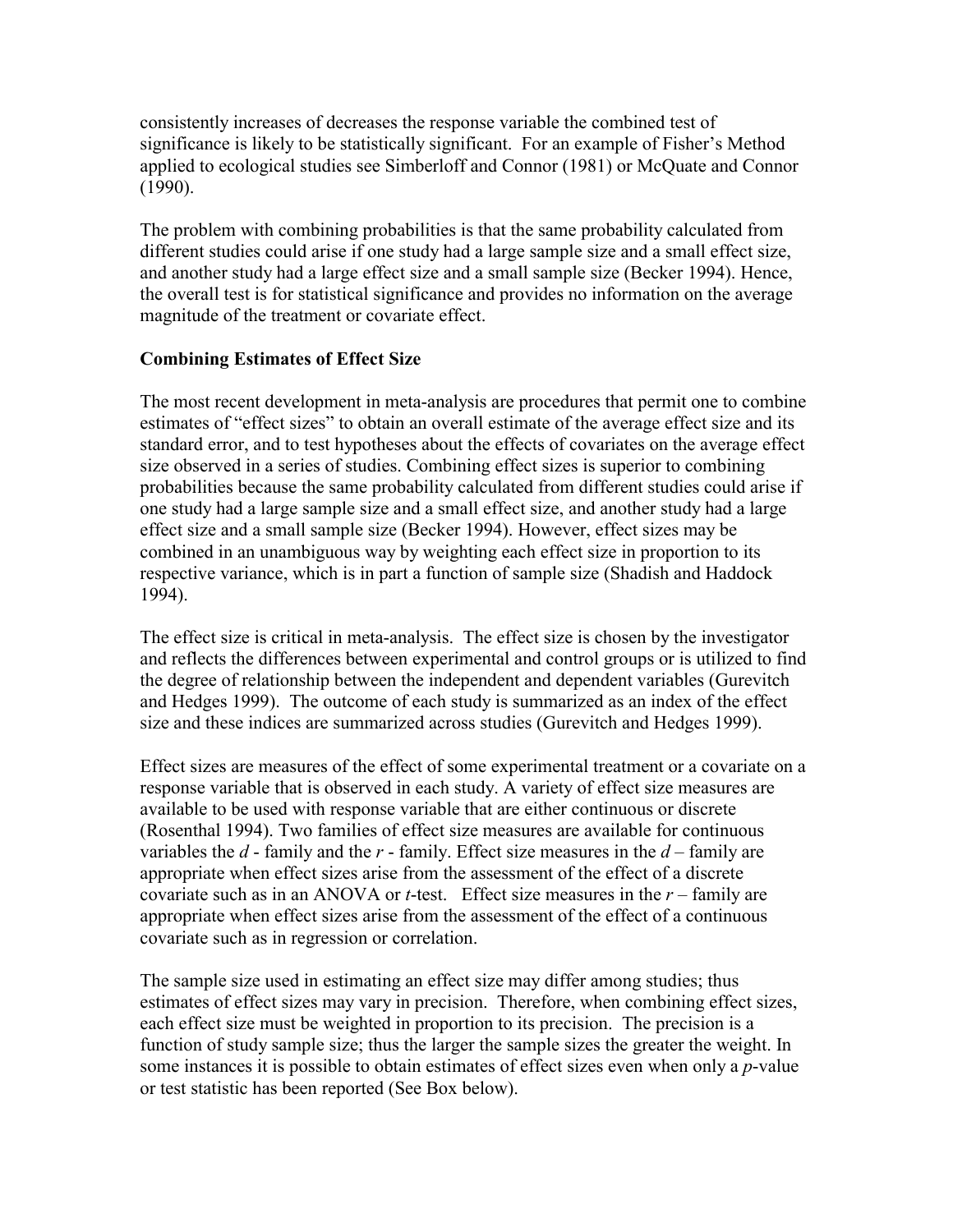### **Obtaining effect-size when significance levels are given**

When an effect-size is not reported, it can be obtained from the significance level, where there is a given *p*-value. Knowing the significance level is useful when an effect size estimate or a test of significance is not accessible. Even so, this information can be used to obtain a lower limit effect size estimate using  $r = \phi = Z/\sqrt{N}$  (Cooper and Hedges 1994). A table of the standard normal deviates is needed in order to find *Z*, *t*, *F*, or  $X^2$ . depending on what kind of *p*-level you have. Once the *p* values or *t* values are obtained, then *r*, Cohen's *d*, or Hedges *g* can be calculated in order to get the effect size indices.

The *d*- family is the most common method for obtaining effect size from significance levels when using categorical covariates. The *r*- family is also used and in some cases the *d* and *r* families are combined to obtain effect size estimates. The *d*-family effect size estimate and the *r*-family effect size estimate can be inter-converted.

To obtain *d* use Cohen's d equation: 
$$
d = \frac{t(n_1 + n_2)}{\sqrt{df} \sqrt{n_1 n_2}}
$$

To obtain *r* use:  $r = \sqrt{\frac{t^2}{2}}$  $t^2 + df$ 

(See Cooper and Hedges (1994), Chapter 16 for computational formulas and calculations for the *d* and *r* family).

## **Fixed-and Random-effects models**

Combining estimates of effect sizes in meta-analysis can be consummated by using one of two models: Fixed-effect models or Random-effect models. For a fixed-effect model, one assumes that the studies under examination share a common true effect size, and that the differences of the actual effect size are from sampling error alone (Scheiner and Gurevitch 1993). Unlike fixed-effect models, in random-effects models one assumes that there is a distribution of effect sizes and that differences in effect sizes between studies are due not only to sampling error, but also to other factors such as measurement error and inherent differences between studies. The computations involved in fitting either model depend upon obtaining an effect size estimate for each study examined.

# **Fixed-Effects Models**

The assumptions of fixed effects meta-analysis are that studies under examination share a common true effect size, the control and experimental groups are normally distributed, and the differences of effect size are assumed to be due to sampling error alone. The variances of the sampling error are known as conditional variances, and will be applied in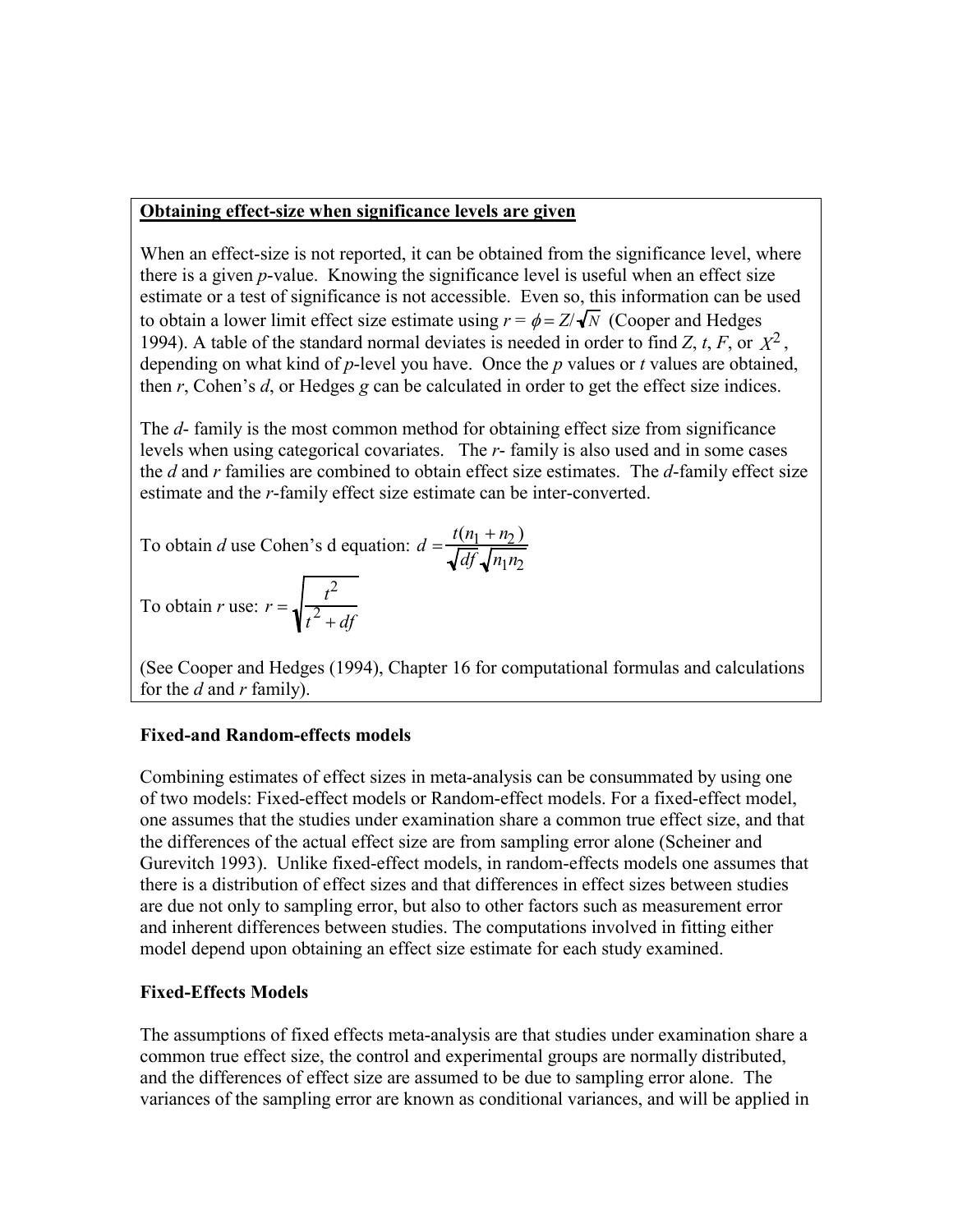the actual synthesis of data. "The unbiased estimate of the population effect would then be the simple average of observed study effects; and its standard error would allow computations of confidence intervals around that average" (Cooper and Hedges 1994).

In the both the Fixed - and Random - effects model there are two null hypotheses that can be examined;

$$
H_o: \theta_{\cdot} = 0,
$$

the overall grand average effect size  $(\theta)$  does not differ from zero; and

$$
H_o: \theta_1 = \theta_2 = \dots = \theta_p,
$$

there is no difference between in average effect sizes among the *p* levels of the covariate.

The null hypothesis of no covariate effect can be examined for both categorical and continuous covariates. For fixed-effects models, the model fitting with categorical covariates involves a weighted ANOVA and with continuous covariates a weighted regression. Statistical packages, such as SPSS, can be used to perform weighted ANOVA and weighted regression to fit fixed-effects model meta-analyses. The model sum-ofsquares is distributed as a  $X^2$  variate with number of covariate levels – 1 dfs in the weighted ANOVA, and number of covariates in the weighted regression.

### **Random-Effects Models**

In a fixed effects meta-analysis, the sample estimates of effect sizes,  $T_i$ , from the  $k$  studies are viewed as estimates of a common population parameter  $\theta_l$  that is the underlying population effect size and is a fixed value so that  $\theta_1 = \theta_2 = ... = \theta_k = \theta$ . T<sub>i</sub> values from any particular study differs from  $\theta$  because of sampling error or conditional variability. Because  $T_i$  is based on a random sample of subjects from a population it will differ somewhat from  $\theta$  for the population.

In a random effects model,  $\theta_i$  is not a fixed value, rather it is a random variable that follows its own distribution. Hence, the total variability of an observed effect size  $v_i^*$  is a combination of both the sampling error or conditional variation,  $v_i$ , about each population's  $\theta_l$ , and random variation,  $\sigma_\theta^2$ , of each  $\theta_i$  around the mean population effect size:

| Variance of estimated | $=$ random effects variance | + estimation (or      |
|-----------------------|-----------------------------|-----------------------|
| effects               |                             | conditional) variance |
|                       |                             |                       |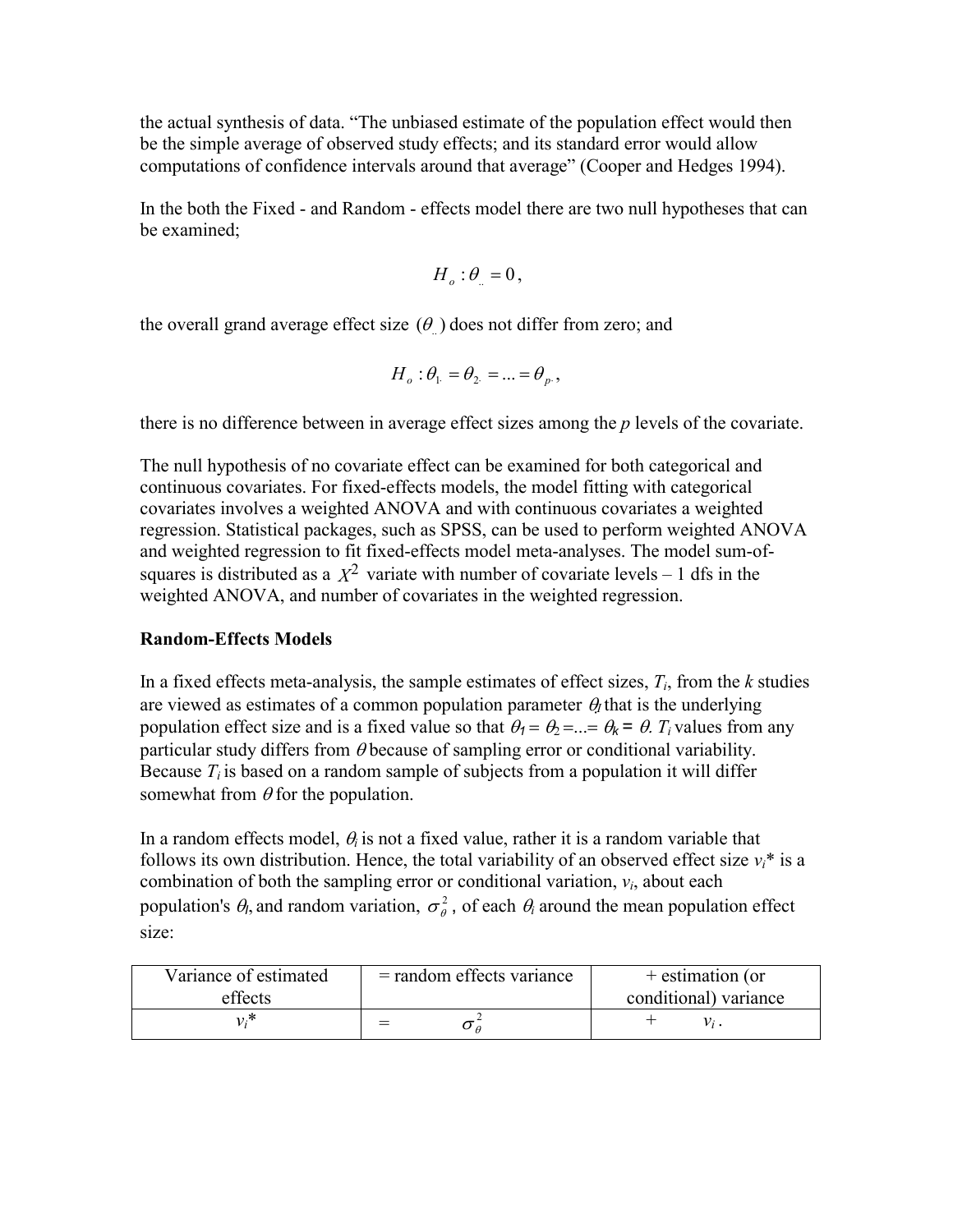$\sigma_{\theta}^2$  is referred to as the random effects variance, the between studies variance, or the variance component,  $v_i$  as the within-study variance, estimation variance, or the conditional variance of the  $T_i$  (i.e., conditional on  $\theta$  being fixed at the value  $\theta_i$ ), and  $v_i^*$ as the unconditional variance. If the between studies variance equals zero, then the equations for random effects models reduce to those of fixed effects models.

When would a random effects model be appropriate? If  $\sigma_{\theta}^2$  is significantly different from 0, then it might be appropriate to use a random rather than a fixed effects model. However, since the power of this test might be low, the use of a random effects model may be warranted even when such a test is insignificant. If the studies in a synthesis are viewed as a random sample from some larger population of potential studies that have been or could be done, and the researcher wishes to draw inferences about the larger population of potential studies, then *a priori* a random effects model is appropriate.

### **Things to consider before you begin**

When planning a meta-analysis it is important to consider sources of variation in the studies that are being included in the meta-analysis. Osenberg *et al*. (1999) suggest that variation among studies in effect magnitudes may arise from four sources: experimental, parametric, functional, and structural. Experimental variation arises when the procedures under which studies were conducted lead to differences in effect sizes. Parametric variation occurs when systems are governed by the same basic processes, yet differ in effect magnitudes generated by those processes. Functional variation is when systems are so distinct that the functions that describe the interactions between variables assume different shapes. Structural variation occurs when systems differ in their causal processes. In any event, one must be aware of sources of variation in effect sizes, and account for such variation by appropriate selection of an effect size measure or perhaps by conducting a mixed-model analysis.

### **Publication Bias**

Like any study a meta-analysis is only as good as the data used in it. There can be problems with the available data such as: incomplete reporting of data, lack of independence, publication bias, and research bias. Studies that fail to report sample size and variance cannot be included meta-analyses that combine estimates of effect size. If more than one parameter is used in a study then the parameters are not independent. To correct for this lack of independence separate analyses need to be conducted or only one parameter must be examined. Studies performed in the same lab are also an example of a lack of independence that could lead to between study biases. Publication bias may exist when significant studies are published more than non-significant. Begg (1994) outlines approaches to determine if the published literature represents a biased sample of the studies actually conducted. Begg (1994) also describes the file-drawer problem, and a method of estimating how many non-significant, unpublished studies would have to exist to change the conclusion of a meta-analysis. It is also possible that researchers choose to study organism or systems in which it is more likely to detect an effect, this could be a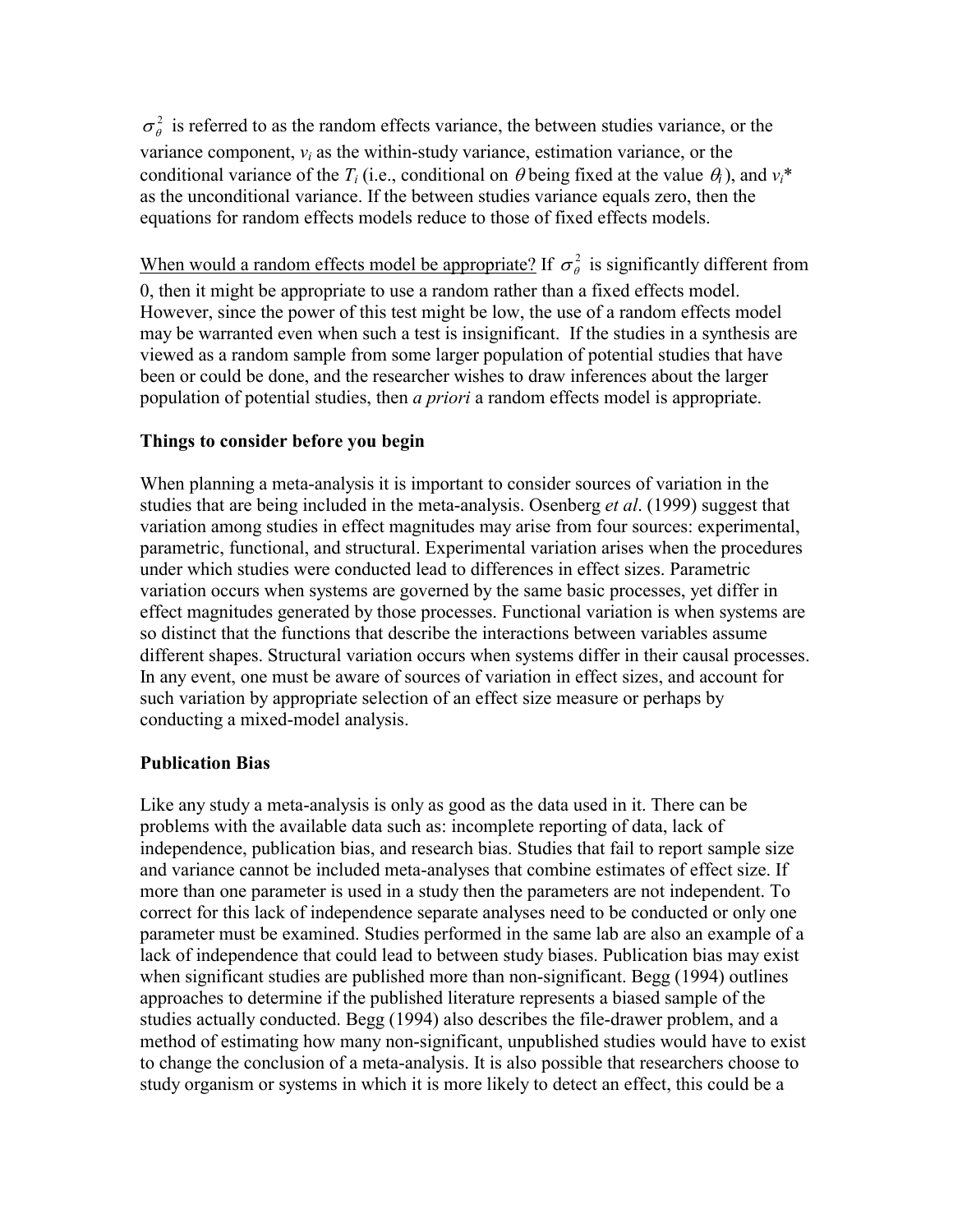problem for a meta-analysis which is trying to make generalization about the natural world (Gurevitch and Hedges 1999).

# **Calculations**

# **Fixed-Effects Models**

The steps required to compute a fixed effects model in meta-analysis are similar to those in calculating an ANOVA; the means, sum of the scores, and the variance are calculated for each group. The steps involved include:

- 1. The calculation of the grand-mean
- 2. Calculation of means for different categories of explanatory variables
- 3. Calculation of the confidence intervals around the means
- 4. Statistical tests are completed to determine the consistency of the effects within and among categories of the studies.

Effect size is calculated for each experiment as the difference between the means of two groups of individuals, divided by their pooled standard deviation to standardize the effect among studies.

(We use an effect size measure from the *d -* family to illustrate the calculations for the Fixed-effects model and one from the *r* - family to illustrate the Random Effects Model).

# **Notation:**

 $k =$  total number of independent studies among all groups

- $m<sub>i</sub>$  = number of studies in each group
- $p =$  number of groups (a level of the covariate)
- $T_i$  = observed effect size
- $v_i$  = conditional variance

 $w_i$  = weight = 1 *vi* ,

 $\theta$  = population effect size, under the fixed–effects model, we assume  $\theta_1 = ... = \theta_k = \theta$  is the common effect size.

# **Group Weighted Mean**

This is the general formula for the group-weighted mean. The singular dot indicates that the effect size measure has been averaged across all studies within a particular level of the covariate. The group weighted mean effect size estimate for the *ith* group  $\overline{T}$  is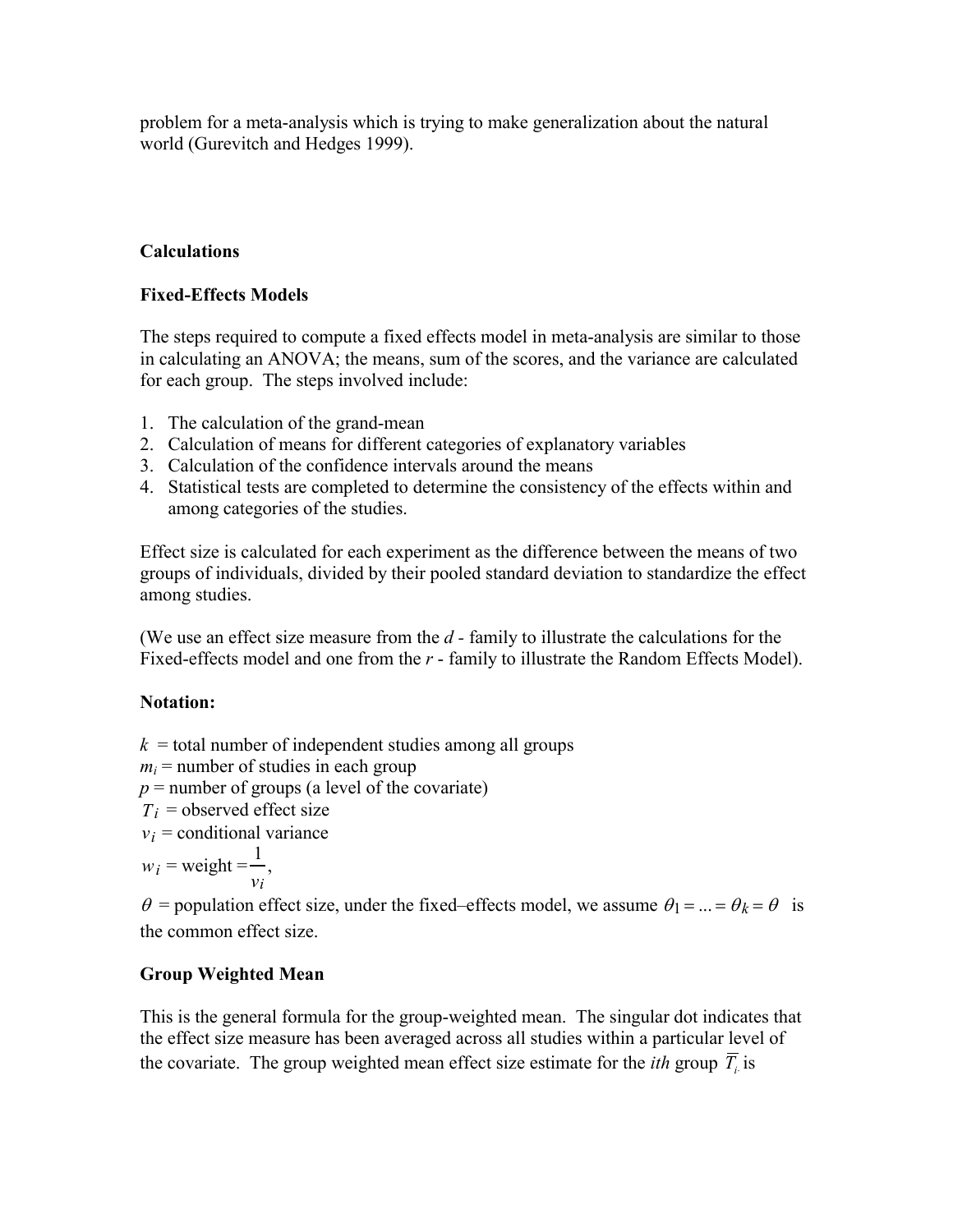$$
\overline{T}_{i\bullet} = \frac{\sum\limits_{j=1}^{m_i} \mathcal{W}_{ij} \, \overline{T}_{ij}}{\sum\limits_{j=1}^{m_i} \mathcal{W}_{ij}}
$$

 $i = 1, \ldots, p$ , where the weight  $w_{ij}$  is the reciprocal of the variance of  $T_{ij}$ ,  $w_{ij} = 1/v_{ij}$ .

### **Grand Weighted Mean**

The Grand Weighted Mean,  $\overline{T}$ , is obtain by summing the group weighted means among all groups. Two dots indicate the overall grand mean.

$$
\overline{T_{\bullet \bullet}} = \frac{\sum\limits_{i=1}^{p} \sum\limits_{j=1}^{m_i} w_{ij} T_{ij}}{\sum\limits_{i=1}^{p} \sum\limits_{j=1}^{m_i} w_{ij}}
$$

#### **Group Mean Conditional Variance**

The conditional variance is given by the reciprocal of the sum of the weights in each group.

$$
v_{i\bullet} = \frac{1}{\sum_{j=1}^{m_i} w_{ij}}
$$

### **Grand Mean Conditional Variance**

The Grand Mean Conditional Variance (*v..*) or sampling variance is obtained by summing the Group Mean Conditional Variance among groups.

$$
v_{\bullet\bullet} = \frac{1}{\sum_{i=1}^{p} \sum_{j=1}^{m_i} w_{ij}}
$$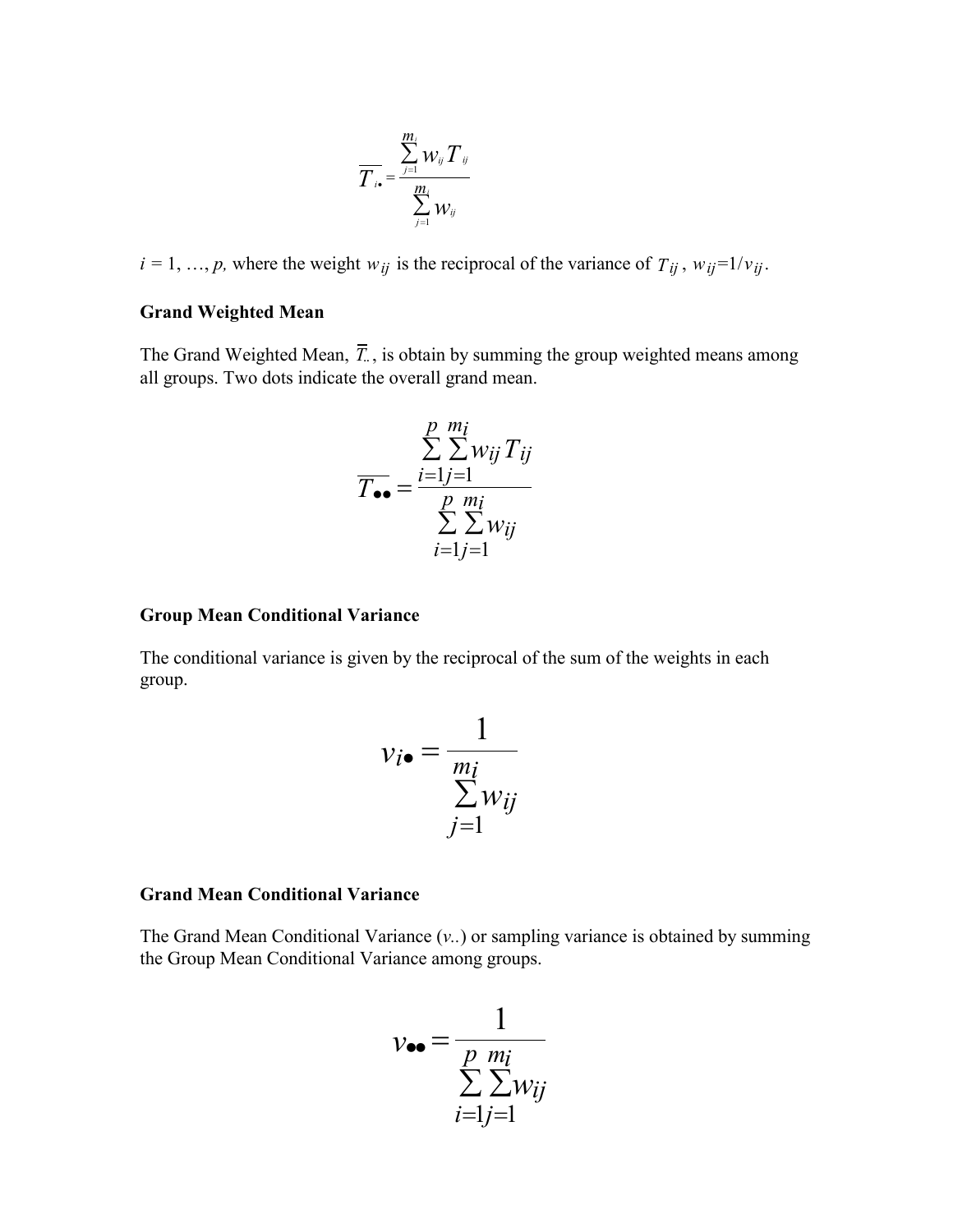Now that you have obtained the grand weighted mean  $\overline{T}$  and the sampling variance  $v_{\cdot\cdot}$ , one can test the null hypothesis that the overall grand mean effect size does not differ from zero.

Reject  $H_0: \theta_i = \theta_0$  if the absolute value of

$$
Z = \frac{(\overline{T_{i\bullet}}) - \theta_0}{(\nu_{i\bullet})^{\frac{1}{2}}}
$$

Exceeds  $c_{\alpha} = 100(\alpha)$  of the standard normal distribution at  $\alpha = 0.05$ 

#### **Confidence Intervals**

Confidence intervals for the Grand mean or Group mean effect sizes can be obtained using the following formula and by inserting the appropriate weighed mean effect sizes and conditional variances

$$
\overline{T_{i\bullet}} - c_{\alpha}(v_{i\bullet})^{\frac{1}{2}} \leq \theta_i \leq \overline{T_{i\bullet}} + c_{\alpha}(v_{i\bullet})^{\frac{1}{2}}
$$

If the confidence interval does not include zero, reject *Ho*.

#### **Test of Heterogeneity of Effect Sizes Between and Within Groups**

To test the null hypothesis of no difference between groups (levels of the covariate) in the average effect size, an omnibus test for between group differences is conducted using the following formula:

$$
Q_{BET} = \sum_{i=1}^{p} w_{i} \cdot (\overline{T_{i} \cdot - T_{\bullet \bullet}})^2
$$

*wi.* is the reciprocal of the variance  $(1/v_i)$ , of  $\overline{T_i}$ .

*QBET* can be considered to be the weighted sum of squares of group mean effect sizes about the grand mean effect size.

The null hypothesis is tested by comparing the observed value of  $Q_{BET}$  with the uppertail critical values of the  $\chi^2$  distribution with *p*-1 degrees of freedom (Cooper and Hedges 1994). If  $Q_{BET}$  exceeds  $C_{\alpha}$ , *Ho* is rejected at  $\alpha$  - level.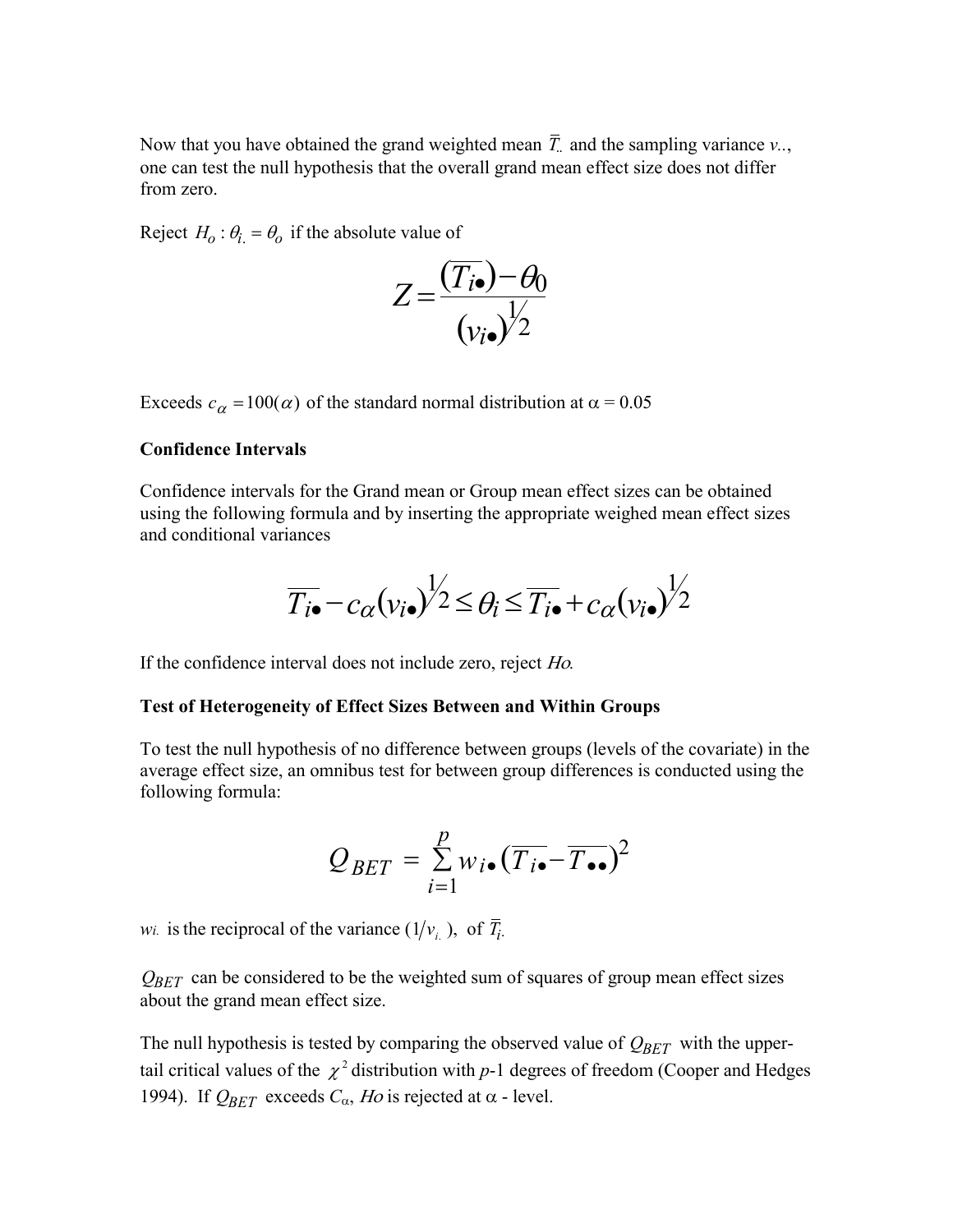To test for heterogeneity within groups, an omnibus test for within-group variation is conducted using the following formula:

$$
Q_w = \sum_{i=1}^{p} \sum_{j=1}^{m_i} w_{ij} (\overline{T_{ij}} - \overline{T_{i\bullet}})^2
$$

The  $w_{ij}$  are the reciprocals of  $v_{ij}$ , which is the sampling variance of  $T_{ij}$ .

The null hypothesis is tested by comparing the obtained value of *Qw* with the upper-tail critical values of the chi-squared distribution with *k-p* degrees of freedom, where  $k = m_1 + m_2 + ... + m_p$  is the total number of studies (Cooper and Hedges 1994). If  $Q_w$ exceeds 100(1- $\alpha$ ), *Ho* is rejected. A significant  $Q_w$  test would suggest that a Fixed-Effects Model might be inappropriate.

#### **Estimating the random effects variance**

Several procedures are available to estimate the random effects variance,  $\sigma_{\theta}^2$ . Shaddish and Haddock (1994) present two approaches that are appropriate when no attempt is being made to determine if study characteristics (covariates) account for variation in effect sizes. Raudenbush (1994) outlines a more general procedure that can be used when covariates are used to model the effects of study characteristics. The Raudenbush (1994) approach will be presented below in the section on fitting random effects models with covariates.

# Shaddish and Haddock (1994) Method 1 for computation of  $\sigma_{\theta}^2$

**Step 1** - Compute the unweighted variance of the effect sizes,  $T_1, \ldots, T_k$ .

$$
s^{2}(T) = \sum_{i=1}^{k} \left[ (T_{i} - \overline{T}_{i})^{2} / (k - 1) \right].
$$

**Step 2** - Compute an estimate of the random effects variance,  $\hat{\sigma}_{\theta}^2$ , as the difference between the total variance in the effect sizes minus the 1/*k* times the sum of the conditional variances, *v i*.

$$
\hat{\sigma}_{\theta}^2 = s^2(T) - (1/k) \sum_{i=1}^k v_i.
$$

**Step 3** - Compute the unconditional variance of each effect size as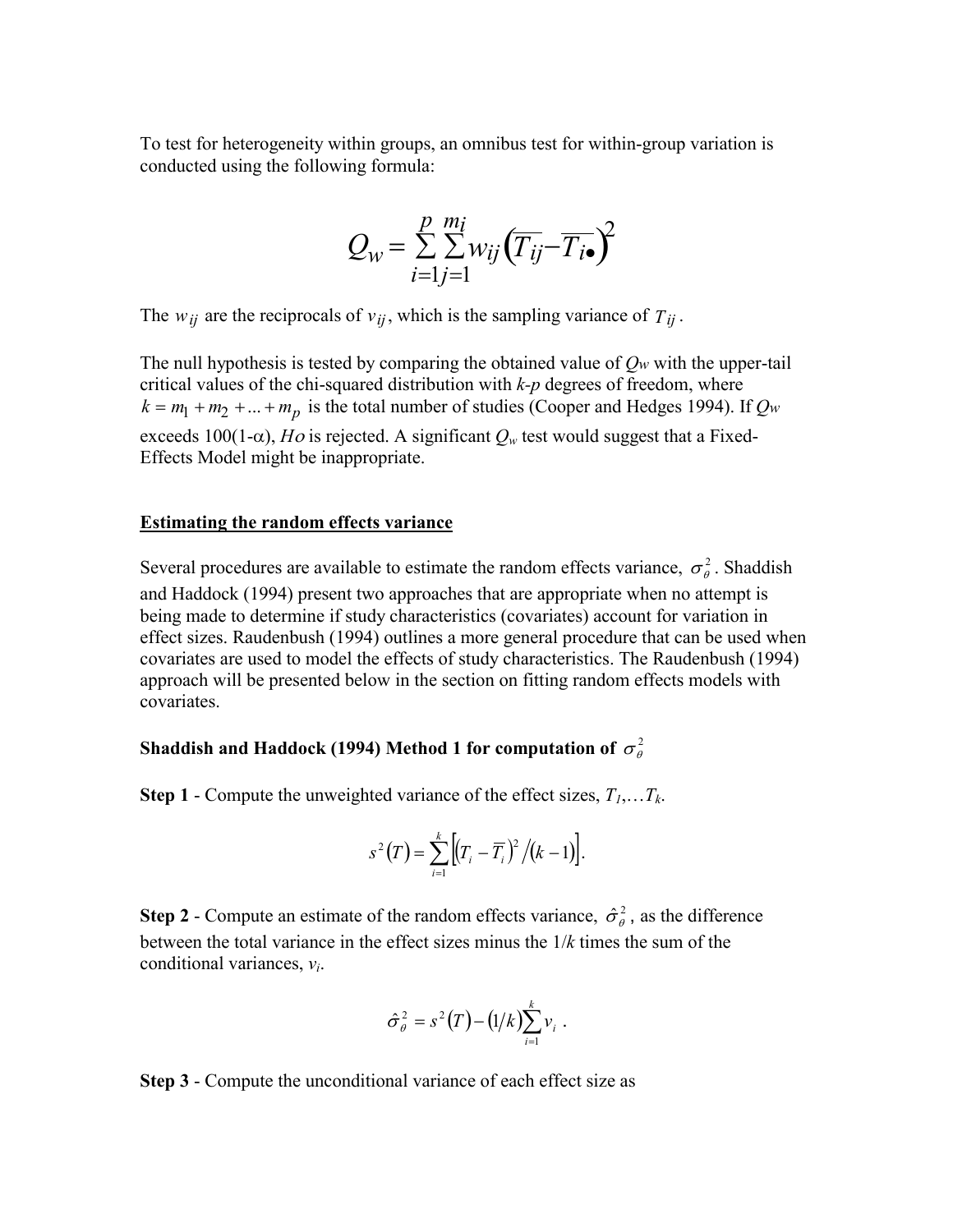$v_i^* = \hat{\sigma}_{\theta}^2 + v_i$ .

We see that the unconditional variance in the random effects model is the sum of two components, and will always be greater than or equal to the unconditional variance estimated for a fixed effects model with the same data. As a result, standard errors and confidence intervals will be larger for the random effects models. Therefore, hypothesis tests will be conservative in the random effects case relative to the fixed effects case.

### **Combining effects sizes under a random effects model**

When one is not examining the contribution of study characteristics (covariates) in a random effects model, then the procedures for combining effect sizes are similar to those used for fixed effect models. Confidence intervals of the average effect size and tests of the null hypothesis that the average effect size equals zero,  $H_0$ :  $\theta = 0$ , are calculated in a similar fashion, except that the unconditional variance,  $v_i^*$ , is used in place of  $v_i$  as the weight for each effect size.

### Fitting Models with Categorical or Continuous Covariates under a Random Effects Model

Suppose we are interested in determining if the effect sizes differ among studies categorized into three groups, and group membership is determined via knowledge about each study. If we have *k* sample estimates,  $T_i$ , of the true effect size for each study  $\theta_i$ , then

$$
T_i = \theta_i + e_i,
$$

where the  $e_i$  are the errors of estimation and are assumed to be statistically independent with mean of zero and variance  $v_i$ . A model of the true effect sizes can be formulated to depend on study characteristics plus error:

$$
\theta_i = \beta_0 + \beta_1 x_{i1} + \beta_2 x_{i2} + ... + \beta_p x_{ip} + \mu_i,
$$

where  $\beta_0$  is the model intercept,  $x_{i1}, \ldots, x_{ip}$  are characteristics of the studies hypothesized to affect the study effect size,  $\theta_i$ ;  $\beta_1$ ,...,  $\beta_p$  are coefficients measuring the association between study characteristics and effects sizes: and  $\mu_i$  is the random effect of study *i*. The random effect of study *i* is the deviation of study *i*'s true effect size from that predicted by the model. Each  $\mu_i$  is assumed to be independent with a mean of zero and variance  $\sigma_{\theta}^2$ .

The model depicted above is identical to that for a fixed effects model except that the term  $\mu_i$  has been added. This model could be viewed as a mixed model with fixed effects  $\beta_1, ..., \beta_p$  and random effects  $\mu_i = 1, ..., k$ .

## **Estimation**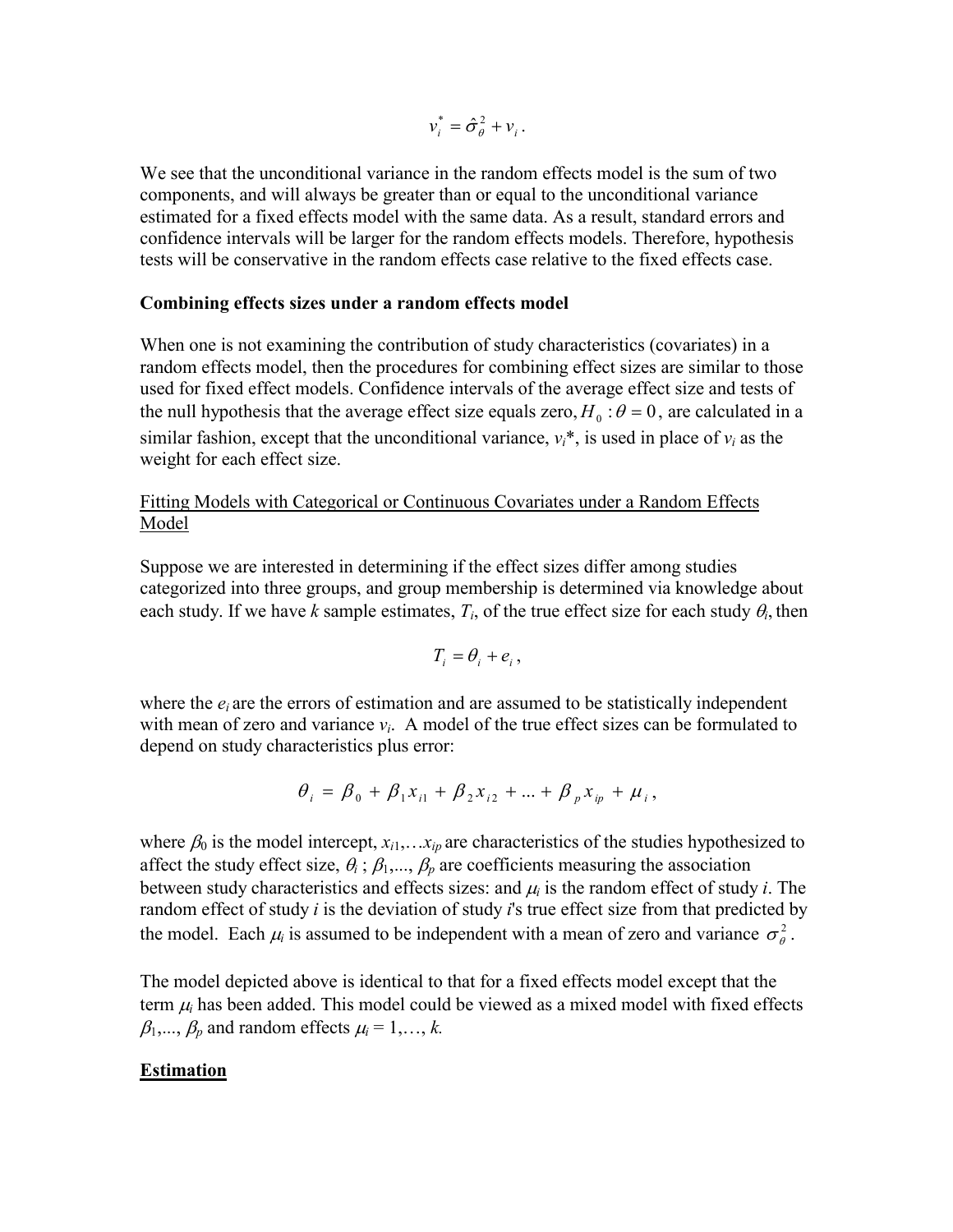Raudenbush (1994) outlines a procedure involving maximum likelihood estimates of the random effects variance  $\sigma_{\theta}^2$ . This is an iterative procedure where one refits the model until the estimate of the random effects variance stabilizes, and then fits the final model with the weights given by

$$
w_i^* = 1/v_i^* = 1/(\hat{\sigma}_{\theta}^2 + v_i).
$$

One could write a computer program to iteratively estimate  $\hat{\sigma}_{\theta}^2$  and then use that estimate to fit the final model, or use existing modules in statistics packages in an iterative fashion to do the same. For example, for a meta-analysis in which one is combining correlations and has coded studies into  $p = 3$  groups, one would perform the following steps to estimate  $\hat{\sigma}_{\theta}^2$  and fit the final model:

**Step 1 -** Code the *p* groups with *p* - 1 dummy variables taking on values of 0 and 1

**Step 2 - Transform the**  $r$  **- values to**  $Z_r$  **using Fisher** *Z* **tranformation** 

$$
Z_r = [0.5(\ln(1 + r/1 - r))]
$$

**Step 3 -** Perform a Ordinary least squares regression (*i.e*., an unweighted regression) using the regression module in SPSS of the  $Z_r$  - values on the dummy variables. In the case of  $p = 3$ , do a regression of  $Z_r$  on  $x_1$  and  $x_2$ . From this regression obtain the Mean Square Error (*MSE*).

**Step 4 -** Calculate the conditional variances for each study. For  $Z_r$  - values the condition variance is  $v_i = [1/(n_i - 3)]$ , where  $n_i$  is the sample size in the *i*th study, and calculate the mean conditional variance (*MCV*) using the Descriptive Statistics module under the Summarize option in SPSS.

**Step 5 -** Calculate an initial estimate of the random effects variance  $\hat{\sigma}_{\theta}^2$  as (*MSE* - *MCV*)

**Step 6 -** Compute the weights  $w_i = 1/(v_i + (MSE - MCV))$  using the transform command in SPSS

**Step 7 - Perform the weighted least squares regression (WLS) of**  $Z_r$  **- values on**  $x_1$  **and**  $x_2$ **.** Use the SPSS Weight Estimation Option in the Regression module.

**Step 8 -** Use the regression coefficients estimated from the WLS regression to calculate residuals using a compute procedure under the Transform menu in SPSS. The residuals are calculated as resid =  $Z_r - b_0 - b_1x_1 - b_2x_2$ .

**Step 9 -** Compute  $w_{i2} = 1/(v_i + (MSE - MCV))^2$  using a compute procedure in the Transform menu in SPSS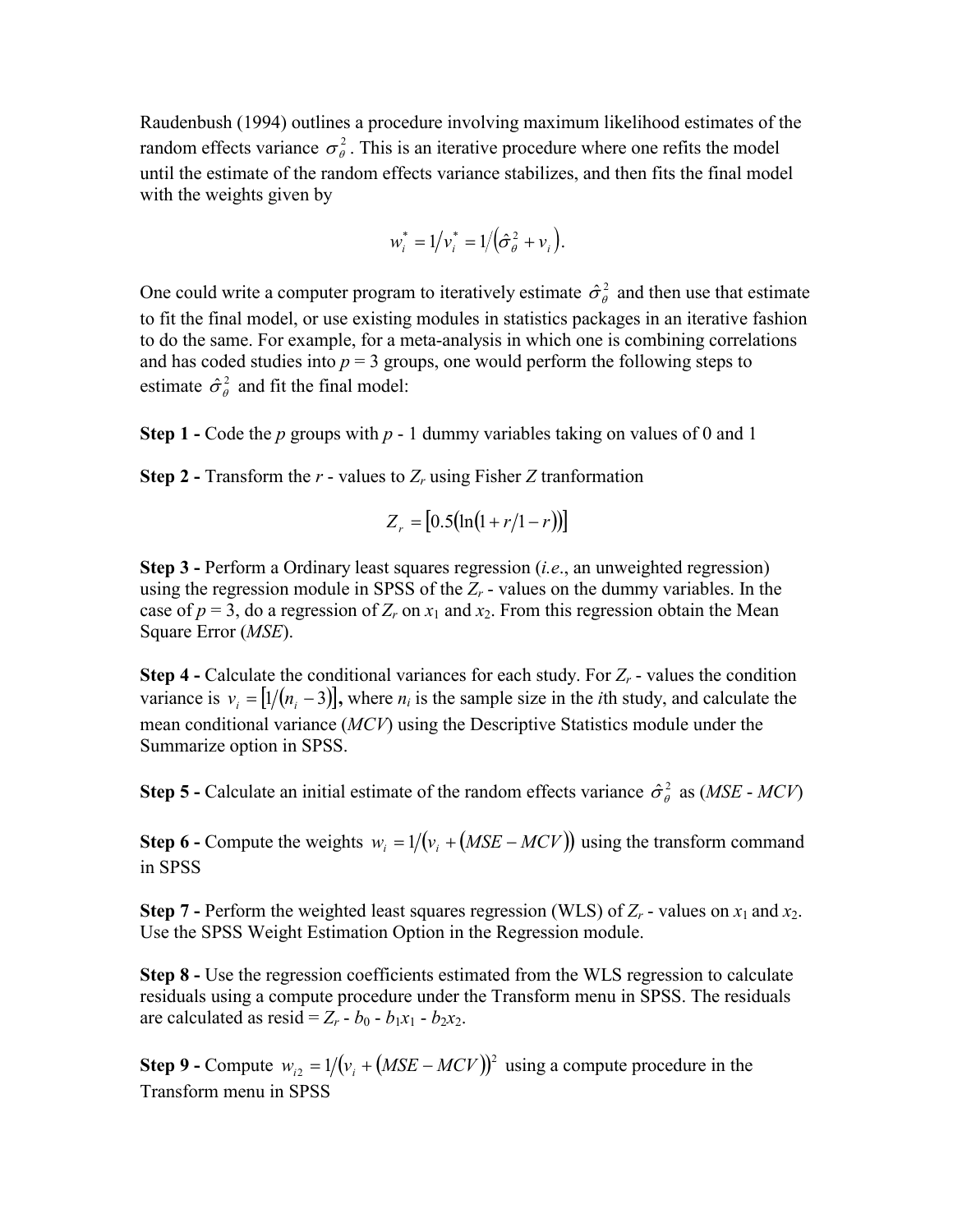**Step 10 -** Compute  $pp_i = w_{i2}$  (resid<sup>2</sup> -  $v_i$ ) also using a compute procedure

**Step 11** - Use the descriptive statistic procedure to compute the sum of the  $w_{i2}$  and the sum of the *ppi* values

**Step 12 -** Compute by hand a new estimate of the random effects variance,  $\hat{\sigma}_{\theta}^2$ , as

$$
\sum_{i=1}^p p p_i / \sum_{i=1}^p w_{i2}
$$

**Step 13 -** Go back to Step 6 and repeat subsequent steps unless the new value of  $\hat{\sigma}_{\theta}^2$  differs very little from the old value. If the estimated random effects variance is negative set  $\hat{\sigma}_{\theta}^2 = 0$ .

**Step 14 -** Once the final estimate of the random effects variance is obtained, perform a WLS regression of *Z<sub>r</sub>* on the dummy variables  $x_1$  and  $x_2$  with weights as  $(1/(v_i + \hat{\sigma}_{\theta_{final}}^2))$ .

**Step 15 -** The results of this regression provides the necessary information for testing the hypothesis that the study characteristics are do not affect the estimated effect sizes. The regression sum-of-squares is distributed as  $\chi^2$  with  $(p-1)$  degrees of freedom. Reject the null hypothesis of no effect of study characteristics if the calculated value of  $\chi^2$  exceeds the critical value at the specified  $\alpha$ .

Connor *et al*. (2000) provide an example of a Random Effects Model meta-analysis using an effect size measure from the *r*-family.

### **References:**

- Becker, B.J. 1994. Combining significance levels, p. 215-230. In, H. Cooper and L.V. Hedges (eds.) The Handbook of Research Synthesis. Russell Sage Foundation: New York.
- Begg, C.B. 1994. Publication bias, p. 399-409. In, H. Cooper, and L.V. Hedges (eds.). The Handbook of Research Synthesis. Russell Sage Foundation: New York.
- Connell, J.H. 1983. On the prevalence and relative importance of interspecific competition: Evidence from field experiments. American Naturalist 122: 661-696.
- Connor, E.F., A.C. Courtney, and J.M. Yoder. 2000. Individuals-area relationships: The relationship between animal population density and area. Ecology 81: 734-748.
- Cooper H., and L.V. Hedges (eds.). 1994. The Handbook of Research Synthesis. Russell Sage Foundation: New York.
- Denno, R.F., M.S. McClure, and J.R. Ott. 1995. Interspecific interactions in phytophagous insects: Competition reexamined and resurrected. Annual Review of Entomology 40: 297-331.